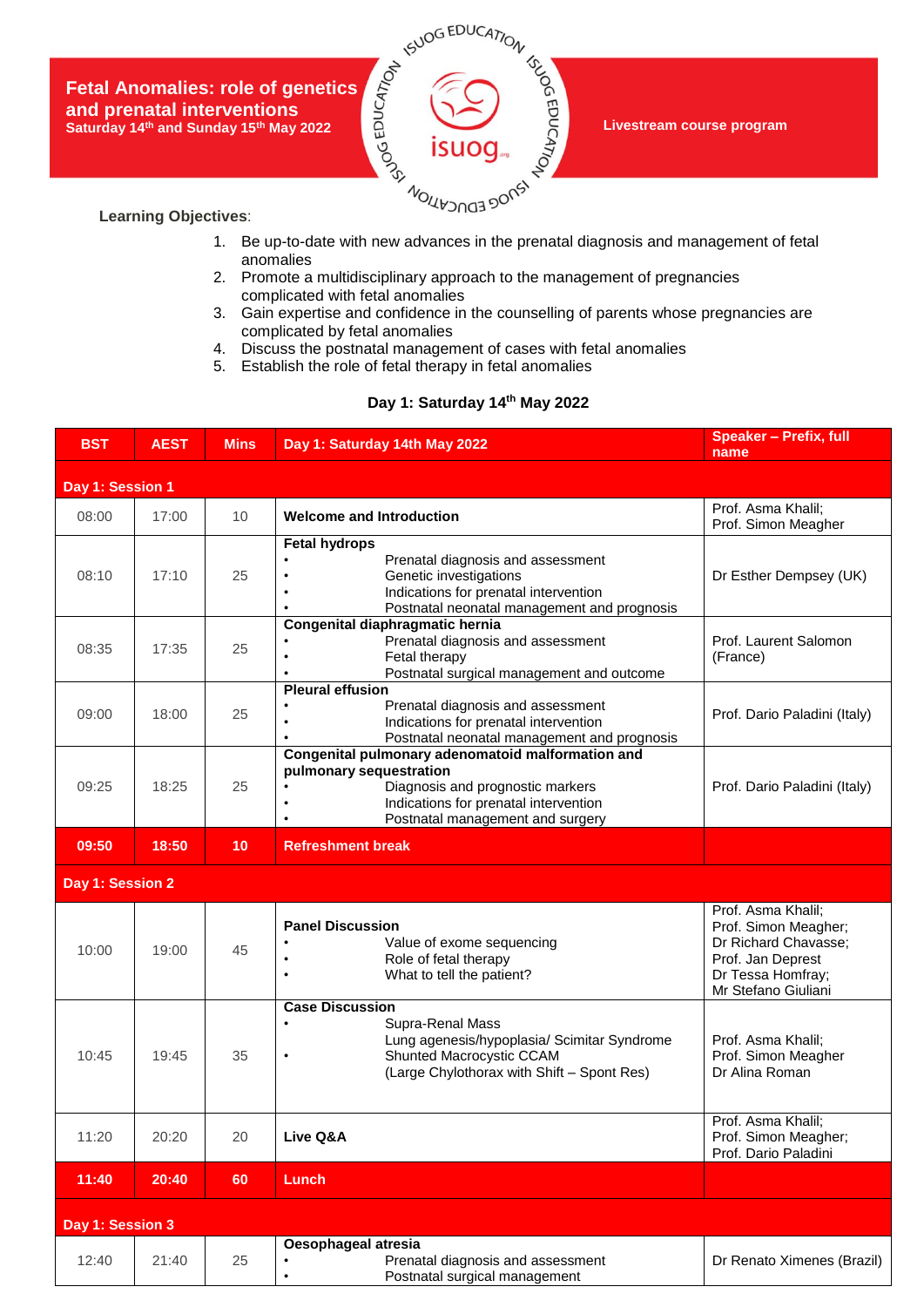|                  |       |    | <b>Bowel obstruction</b>                                                |                                            |
|------------------|-------|----|-------------------------------------------------------------------------|--------------------------------------------|
| 13:05            | 22:05 | 25 | Prenatal diagnosis and assessment<br>Postnatal surgical management      | Prof. Asma Khalil (UK)                     |
|                  |       |    | <b>Abdominal cysts</b>                                                  | Prof. Katia Bilardo (The                   |
| 13:30            | 22:30 | 25 | Prenatal diagnosis and assessment                                       | Netherlands)                               |
|                  |       |    | Postnatal surgical management                                           |                                            |
| 13:55            | 22:55 | 30 | <b>Exomphalos vs gastroschisis</b><br>Prenatal diagnosis and assessment | Prof. Simon Meagher                        |
|                  |       |    | Postnatal surgical management                                           | (Australia)                                |
|                  |       |    | Rare abdominal wall defects                                             |                                            |
|                  |       |    | Pentalogy of Cantrell                                                   | Prof. Simon Meagher                        |
| 14:20            | 23:20 | 20 | Cloacal exstrophy                                                       | (Australia)                                |
|                  |       |    | <b>OIES</b>                                                             |                                            |
|                  |       |    | Amniotic Band Syndrome                                                  |                                            |
|                  |       |    |                                                                         | Prof. Katia Bilardo;<br>Prof. Asma Khalil: |
| 14:45            | 23:45 | 20 | Live Q&A                                                                | Prof. Simon Meagher;                       |
|                  |       |    |                                                                         | Dr Renato Ximenes                          |
| 15:05            | 00:05 | 20 | <b>Refreshment Break</b>                                                |                                            |
|                  |       |    |                                                                         |                                            |
| Day 1: Session 4 |       |    |                                                                         |                                            |
| 15:25            | 00:25 | 15 | When do we need fetal MRI for extracranial abnormalities?               | Dr Elspeth Whitby (UK)                     |
|                  |       |    | <b>Panel Discussion</b>                                                 | Prof. Katia Bilardo:                       |
| 15:40            | 00:40 | 45 | Value of exome sequencing                                               | Prof. Asma Khalil;                         |
|                  |       |    | Role of fetal therapy                                                   | Dr Natalie Canham;                         |
|                  |       |    | What to tell the patient?<br>$\bullet$                                  | Mr Stefano Giuliani                        |
| 16:25            | 01:25 | 10 | <b>Feedback and close</b>                                               | Prof. Asma Khalil (UK)                     |

*Please note that this is a provisional schedule subject to change.*

## **Day 2: Sunday 15th May 2022**

| <b>BST</b>       | <b>AEST</b> | <b>Mins</b> | Day 2: Sunday 15th May 2022                                                                                                                      | <b>Speaker - Prefix, full</b><br>name                                                                                     |
|------------------|-------------|-------------|--------------------------------------------------------------------------------------------------------------------------------------------------|---------------------------------------------------------------------------------------------------------------------------|
| Day 2: Session 1 |             |             |                                                                                                                                                  |                                                                                                                           |
| 08:00            | 17:00       | 10          | <b>Welcome back</b>                                                                                                                              | Prof. Asma Khalil;<br>Prof. Simon Meagher                                                                                 |
| 08:10            | 17:10       | 25          | <b>Genital anomalies</b><br>Prenatal diagnosis and assessment<br>$\bullet$<br>Postnatal investigations and management                            | Prof. Laurent Salomon<br>(France)                                                                                         |
| 08:35            | 17:35       | 25          | <b>Echogenic Kidneys</b><br>Prenatal diagnosis and assessment<br>Genetic investigations<br>Postnatal investigations and management<br>٠          | Prof. Rabih Chaoui<br>(Germany)                                                                                           |
| 09:00            | 18:00       | 25          | <b>Other renal anomalies</b><br>Hydronephrosis<br>Ureterocele<br>Megalourethra<br>Renal agenesis<br>Duplex kidney<br>Horseshoe kidney<br>Urinoma | Prof. Mauricio Herrera<br>(Colombia)                                                                                      |
| 09:25            | 18:25       | 45          | <b>Panel Discussion</b><br>Value of exome sequencing<br>Role of fetal therapy<br>What to tell the patient?                                       | Prof. Asma Khalil;<br>Prof. Simon Meagher;<br>Dr Tessa Homfray;<br>Dr Charlotte Melling;                                  |
| 10:10            | 19:10       | 30          | <b>Case Discussion</b><br>Unusual presentation of hydronephrosis<br>Urinoma<br>Crossed Fused Renal Ectopia - VACTERL<br>٠                        | Prof. Asma Khalil (UK);<br>Prof. Waldo Sepulveda<br>(Chile)                                                               |
| 10:40            | 19:40       | 20          | Live Q&A                                                                                                                                         | Prof. Asma Khalil;<br>Prof. Simon Meagher;<br>Prof. Rabih Chaoui;<br>Prof. Waldo Sepulveda;<br>Prof. Mauricio Herrera TBC |
| 11:00            | 20:00       | 20          | <b>Refreshment break</b>                                                                                                                         |                                                                                                                           |